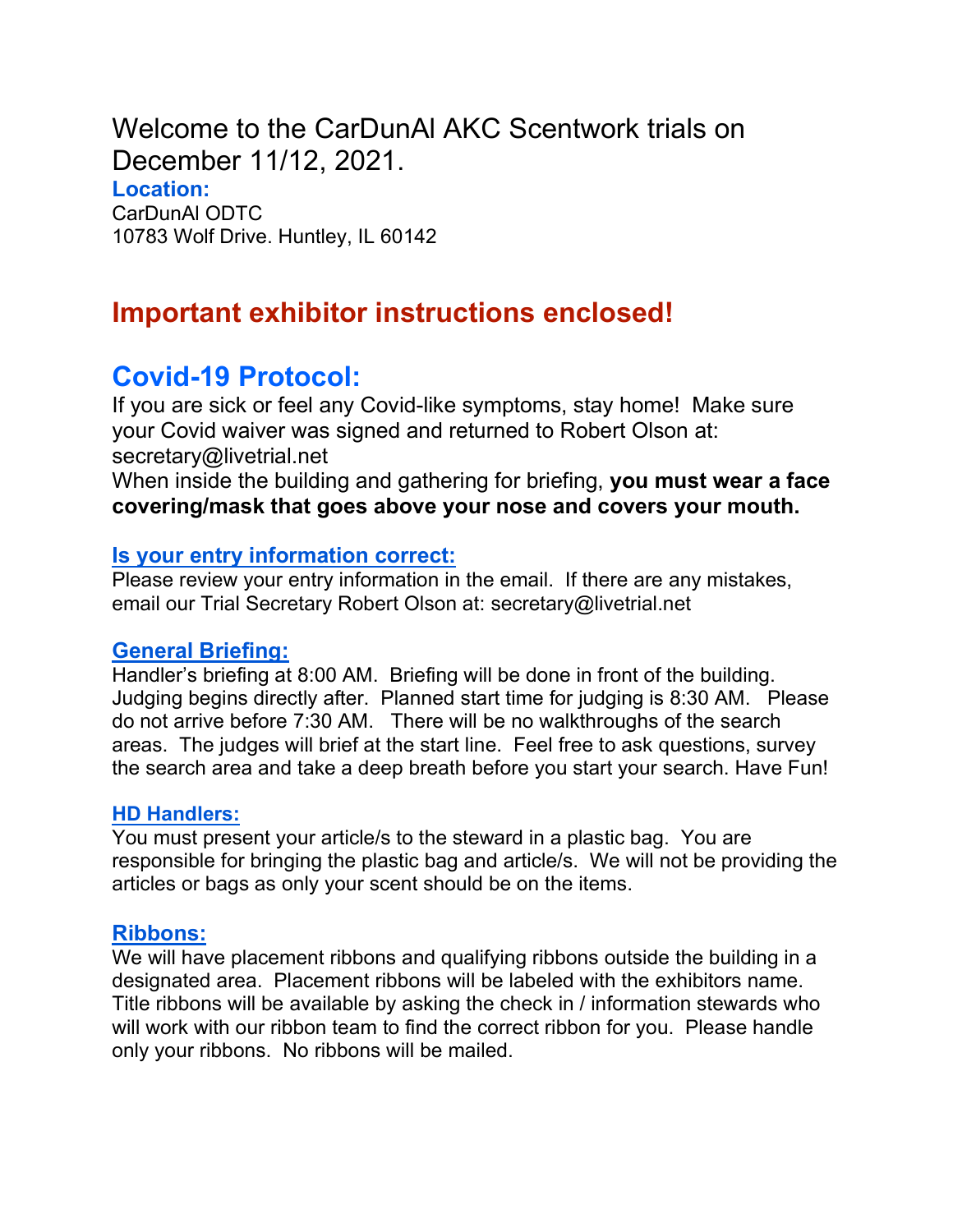**Results:** Results will be posted in two formats and located in two places: a physical copy in binders near our ribbon table and on our trial secretary web page. We may also post results on our Scent Work Facebook page. Please use this Facebook page to follow trial announcements.

#### Class Start Times and Following the trial:

Novice and Advanced Classes are starting at 8:30 AM. Excellent and Masters to follow.

We may be using the Cardunal Scentwork Trials Facebook page to keep exhibitors aware of when a class is starting, when a class has ended, to post results and when ribbons are available. Google Sheets will be used to show running order progress.

Move ups:<br>Can only be made from Saturday to Sunday. Move ups for Sunday must be submitted by the end of Saturday trials. The trial concludes when the ribbons are awarded for the last class held for the day. No move ups will be taken Saturday evening or Sunday morning. If you have a move up from a previous trial, please submit it ASAP to our Trial Secretary Robert Olson at: secretary@livetrial.net

Workers:<br>Due to Covid 19 we have limited our assigned workers to accommodate more exhibitors inside the building. Please be patient with us as we are working towards having a timely and successful trial.

# Site information, check in, arrival times and parking:

**Location:<br>CarDunAl ODTC** 10783 Wolf Drive. Huntley, IL 60142

#### Directions:

We are located near the main intersection of Illinois Route 47 and Algonquin Road (Route 62). At the intersection of Route 47 and Algonquin Road (Route 62) you will go West at the stoplight onto Algonquin Road. You will go straight for about one minute and then turn left on Wolf Drive. You will turn right when you see the warehouse buildings and drive all the way to the back. Then turn left. We are all the way down at the Southwest corner.

Check In Process: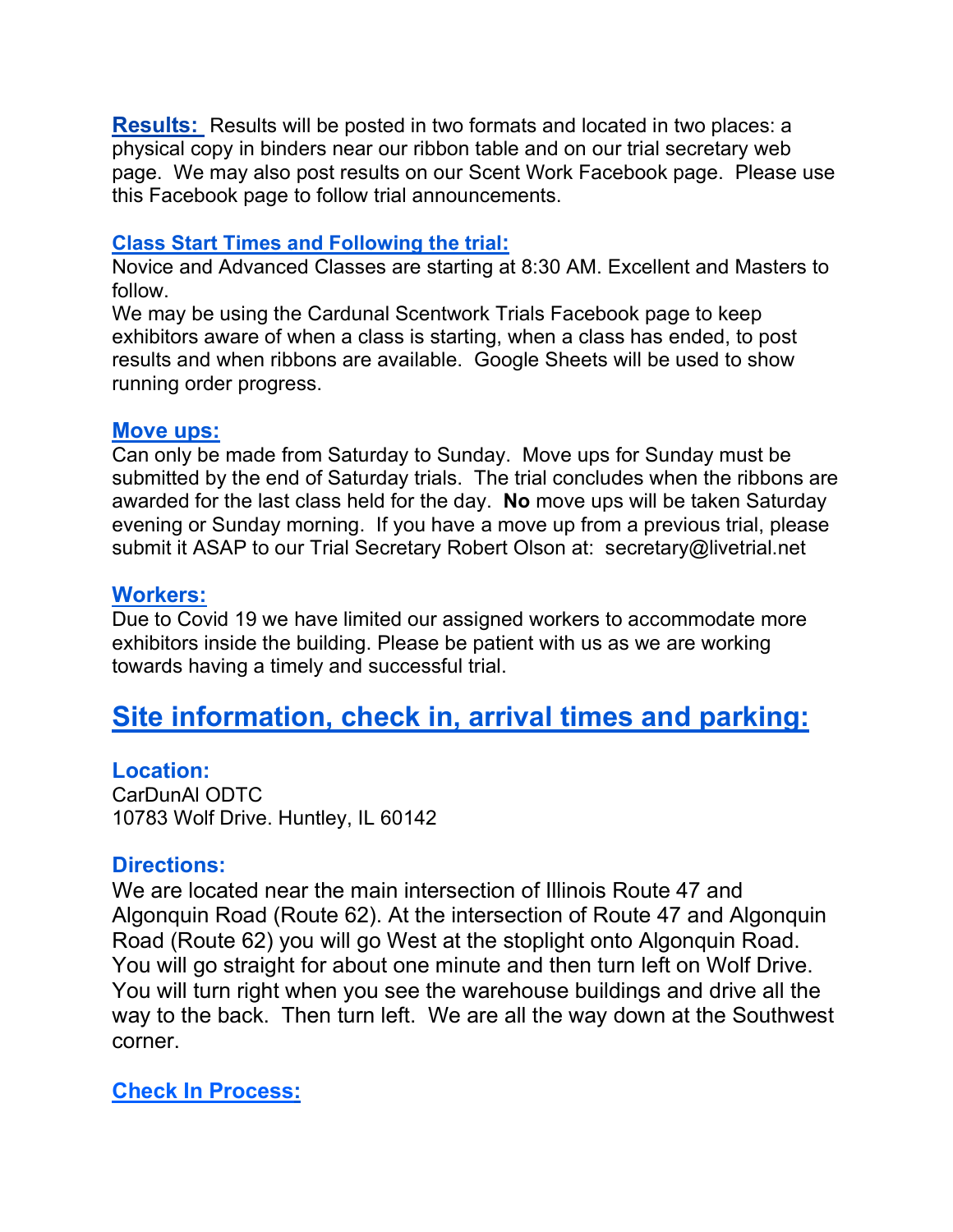Check in inside our building with our steward. The far right door will be used for check in. Limit three exhibitors inside checking in at one time and NO dogs allowed inside during check in.

#### Arrival times:

Novice and Advanced teams will run first with Excellent and Masters running after completion of respective Novice and Advanced elements. Novice and Advanced teams arrive by 7:30AM so you have time to check in, potty your dogs and get situated.

Excellent and Masters teams do not have to be onsite at 7:30AM. Novice and Advanced elements run first with Excellent and Masters starting directly after. Check our Facebook page and Google Sheets to follow the flow of the trial. Allow time to check in, potty your dogs and get situated.

#### Parking and Crating:

All crating will be done in vehicles. Parking is limited. Overflow parking will be behind our building. Please DO NOT park in front of the gymnastics studio.

#### Pottying your dog:

Please be courteous and clean up after your dog! We will have poop station buckets outside for you to dispose of waste. Please use those to dispose of your waste. Any handlers who do not pick up after their dog(s) will be asked to leave the trial with no refund.

#### On Site Behavior:

Absolutely NO flexible or retractable leashes permitted outside of search areas. Dogs must remain on leash at all times. Any handlers who do not follow these rules will be asked to leave the trial with no refund. Please refer to our premium regarding leashes at trial sites.

#### Barking Dogs:

Please park your vehicle along the side of our building if you have a dog that barks while crated in your vehicle. Barking dogs are not encouraged. Please do not leave your dog unattended and barking. Neighboring homeowners will report barking dogs to the police and unfortunately you can be asked to leave.

#### Spectators:

NO spectators permitted in the building due to Covid-19 protocols in place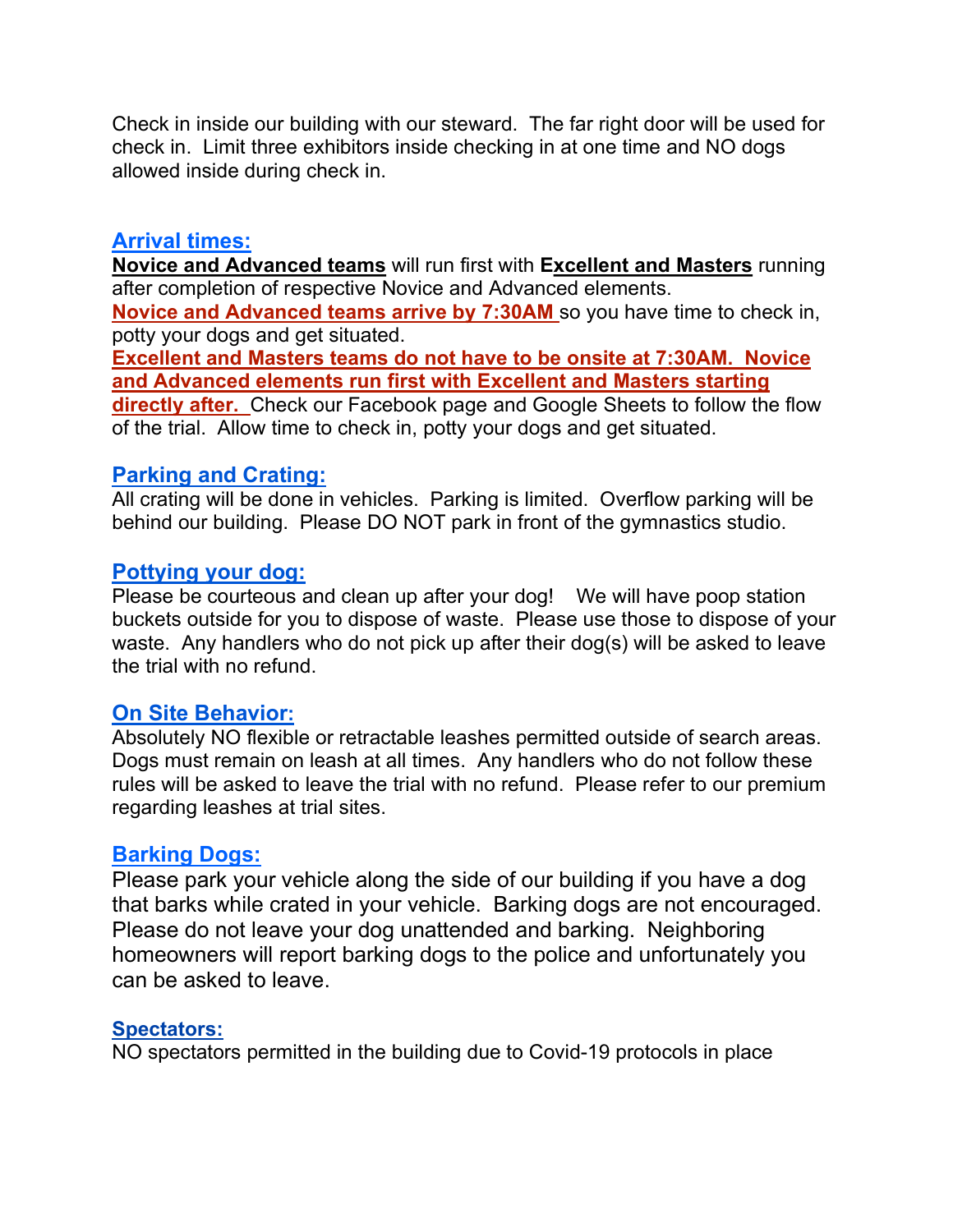# Facebook, Google Sheets and Tentative Running Order:

### Facebook:

We will be utilizing our Facebook page called CarDunAl Scent Work (Trial & Events Only). This page is specifically for trial info. We may announce start times of classes, completion of classes, results etc. Please follow and like this page to receive notifications as things are posted. None of our trial information will appear on our club's main Facebook page.

Please do not post on this page. The only people posting on this site should be



**CarDunAl Scent Work (Trial & Events Only)** 

our Judges, Trial Chair, Trial Secretary and Volunteers.

### Google Sheets:

A link will be sent prior to the trial. These pages are your lifeline to the trial. Please make sure you have access to google sheets and follow the link that will be provided closer towards trial day. The pages will have all classes, levels and running order for the trials. It will be color coded to show who has checked in, who is on deck, who is running , who has a conflict, who is absent and who has finished. If you line up outside for your runs, please social distance. We are going to allow three teams for each element in the building at one time. If you follow google sheets closely you will see which three teams are on deck and who is running. We will take another team in when a dog exits the search area. Master teams for all elements and Excellent Interior will remain outside and/or in our hallway because they can't be inside the building when other teams are running.

### What to do if you don't have access to Facebook or Google Sheets:

Let your check in steward know you don't have access to either of these. We will help find a solution!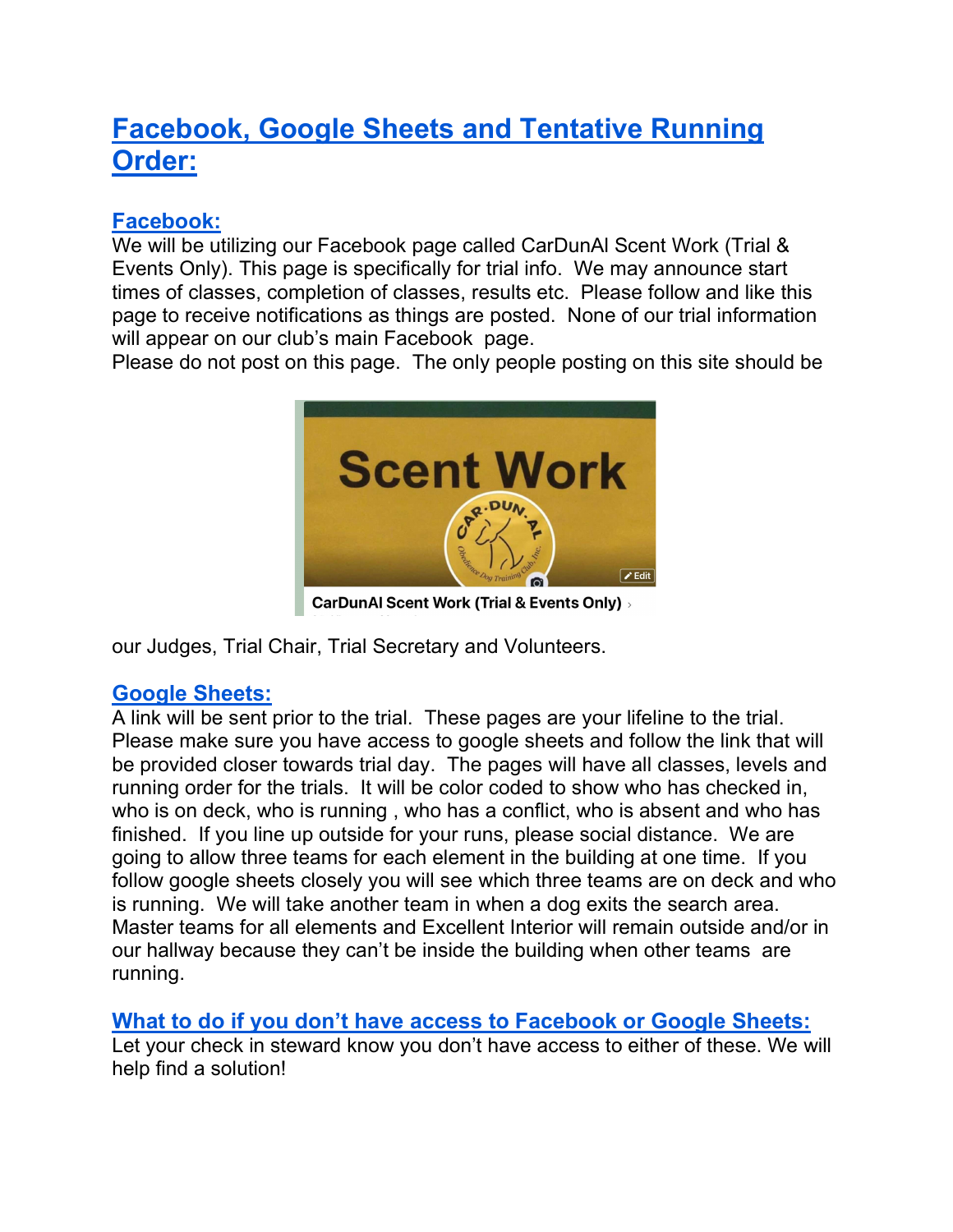# Running Order Saturday, 12/11/21

Buried: Trial One & Trial Two- Judge Christine Kozanda Start Time: 8:30AM Running Order as Follows: Buried Novice A Buried Novice B Buried Advanced Buried Master Buried Excellent

HD & Containers: Trial One & Trial Two-Judge Jodine Briel Start Time: 8:30AM Running Order as Follows: HD Advanced HD Novice A HD Novice B Container Novice A Container Novice B Container Advanced Container Excellent Container Master

Interiors: Trial One & Trial Two - Judge David Conroy Start Time: 8:30AM Running Order as Follows: Interior Advanced Interior Novice A Interior Novice B Interior Excellent Interior Master (Trial One only, no Trial Two offered)

Please NOTE: This is a tentative running order. You may have worker teams that need to run before your team. DO NOT get nervous. They need to run to get back to their job so the trial runs smoothly. You WILL NOT miss your run.